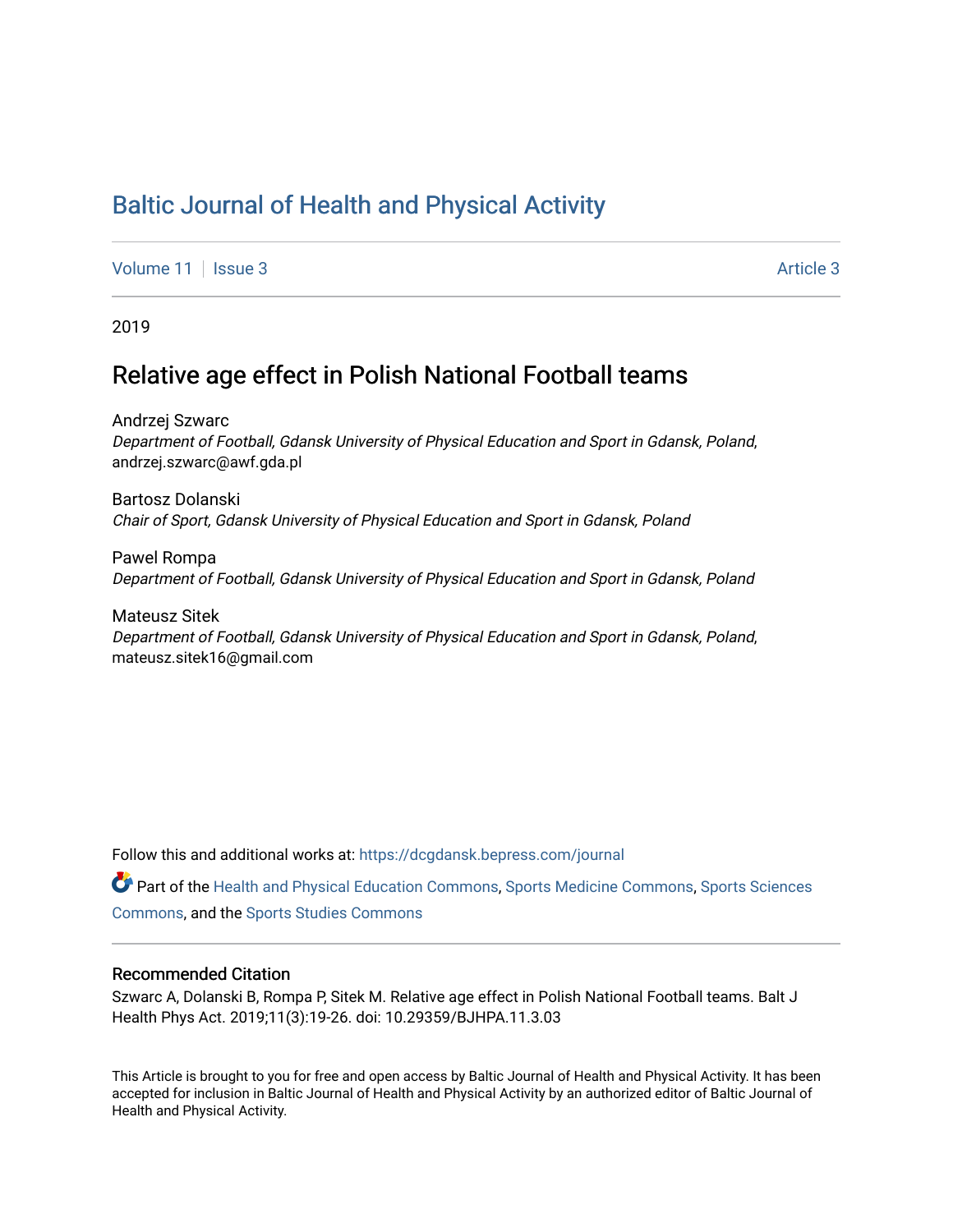**Mateusz Sitek1 CDEF**

# **Relative age effect in Polish National Football teams**

**Authors' Contribution:**

**A** Study Design

**B** Data Collection

**C** Statistical Analysis

**D** Data Interpretation **E** Manuscript Preparation

- **F** Literature Search
- **G** Funds Collection

<sup>1</sup> Department of Football, Gdansk University of Physical Education and Sport, Poland

2 Chair of Sport, Gdansk University of Physical Education and Sport, Poland

**Andrzej Szwarc1 ABDEF, Bartosz Dolański2 ABDF, Paweł Rompa1 BCDE,** 

| abstract                     |                                                                                                                                                                                                                                                                                                                                                                                                                                                                                                                                                                                                                                                                                                                                                                                                                                                               |
|------------------------------|---------------------------------------------------------------------------------------------------------------------------------------------------------------------------------------------------------------------------------------------------------------------------------------------------------------------------------------------------------------------------------------------------------------------------------------------------------------------------------------------------------------------------------------------------------------------------------------------------------------------------------------------------------------------------------------------------------------------------------------------------------------------------------------------------------------------------------------------------------------|
| <b>Background:</b>           | The aim of this study was to determine if a Relative Age Effect (RAE) is present in Polish National<br>Football Teams.                                                                                                                                                                                                                                                                                                                                                                                                                                                                                                                                                                                                                                                                                                                                        |
| <b>Material and methods:</b> | Birth date distributions of football players from youth Polish National Teams (Under 15 - Under 19) and<br>the senior Polish National Team were compared. The sample (a total of 1801 players) included 909<br>youth players - U-15 (n=290), U-16 (n=221), U-17 (n=153), U-18 (n=157), and U-19 (n=88) - and 892<br>professional players who played in at least one official game for the senior Polish National Team.                                                                                                                                                                                                                                                                                                                                                                                                                                        |
| <b>Results:</b>              | An over-representation of players born in the first quarter of each selection year was identified on all<br>youth teams. Anova Friedman test confirmed that the number of players on youth National Teams is<br>dependent on the month of birth. Anova Kruskala-Wallis test demonstrated a statistically significant<br>difference in the number of players born in January, March, and May. The Relative Age Effect fades with<br>increasing age, and vanishes in full, when players reach the senior Polish National Team level.                                                                                                                                                                                                                                                                                                                            |
| <b>Conclusions:</b>          | The bias in selection of youth players may lead to poor talent identification and discrimination in the<br>recruitment of professional football players.                                                                                                                                                                                                                                                                                                                                                                                                                                                                                                                                                                                                                                                                                                      |
| Key words:                   | player selection, relative age quarter distribution, football, talent identifiaction.                                                                                                                                                                                                                                                                                                                                                                                                                                                                                                                                                                                                                                                                                                                                                                         |
| article details              |                                                                                                                                                                                                                                                                                                                                                                                                                                                                                                                                                                                                                                                                                                                                                                                                                                                               |
|                              | Article statistics: Word count: 3,035; Tables: 2; Figures: 0; References: 32                                                                                                                                                                                                                                                                                                                                                                                                                                                                                                                                                                                                                                                                                                                                                                                  |
|                              | Received: April 2019; Accepted: September 2019; Published: September 2019                                                                                                                                                                                                                                                                                                                                                                                                                                                                                                                                                                                                                                                                                                                                                                                     |
| <b>Full-text PDF:</b>        | http://www.balticsportscience.com                                                                                                                                                                                                                                                                                                                                                                                                                                                                                                                                                                                                                                                                                                                                                                                                                             |
| Copyright                    | © Gdansk University of Physical Education and Sport, Poland                                                                                                                                                                                                                                                                                                                                                                                                                                                                                                                                                                                                                                                                                                                                                                                                   |
| Indexation:                  | Celdes, Clarivate Analytics Emerging Sources Citation Index (ESCI), CNKI Scholar (China National Knowledge<br>Infrastructure), CNPIEC, De Gruyter - IBR (International Bibliography of Reviews of Scholarly Literature in<br>the Humanities and Social Sciences), De Gruyter - IBZ (International Bibliography of Periodical Literature<br>in the Humanities and Social Sciences), DOAJ, EBSCO - Central & Eastern European Academic Source, EBSCO<br>- SPORTDiscus, EBSCO Discovery Service, Google Scholar, Index Copernicus, J-Gate, Naviga (Softweco, Primo<br>Central (ExLibris), ProQuest - Family Health, ProQuest - Health & Medical Complete, ProQuest - Illustrata: Health<br>Sciences, ProQuest - Nursing & Allied Health Source, Summon (Serials Solutions/ProQuest, TDOne (TDNet), Ulrich's<br>Periodicals Directory/ulrichsweb, WorldCat (OCLC) |
| <b>Funding:</b>              | This research received no specific grant from any funding agency in the public, commercial, or not-for-profit<br>sectors.                                                                                                                                                                                                                                                                                                                                                                                                                                                                                                                                                                                                                                                                                                                                     |
|                              | <b>Conflict of interests:</b> Authors have declared that no competing interest exists.                                                                                                                                                                                                                                                                                                                                                                                                                                                                                                                                                                                                                                                                                                                                                                        |
| <b>Corresponding author:</b> | Corresponding author: Mateusz Sitek, Gdansk University of Physical Education and Sport, Kazimierza Górskiego Str. 1, 80-<br>336 Gdansk, Poland; email: mateusz.sitek16@gmail.com                                                                                                                                                                                                                                                                                                                                                                                                                                                                                                                                                                                                                                                                              |
| <b>Open Access License:</b>  | This is an open access article distributed under the terms of the Creative Commons Attribution-Non-commercial 4.0<br>International (http://creativecommons.org/licenses/by-nc/4.0/), which permits use, distribution, and reproduction in<br>any medium, provided the original work is properly cited, the use is non-commercial and is otherwise in compliance<br>with the license.                                                                                                                                                                                                                                                                                                                                                                                                                                                                          |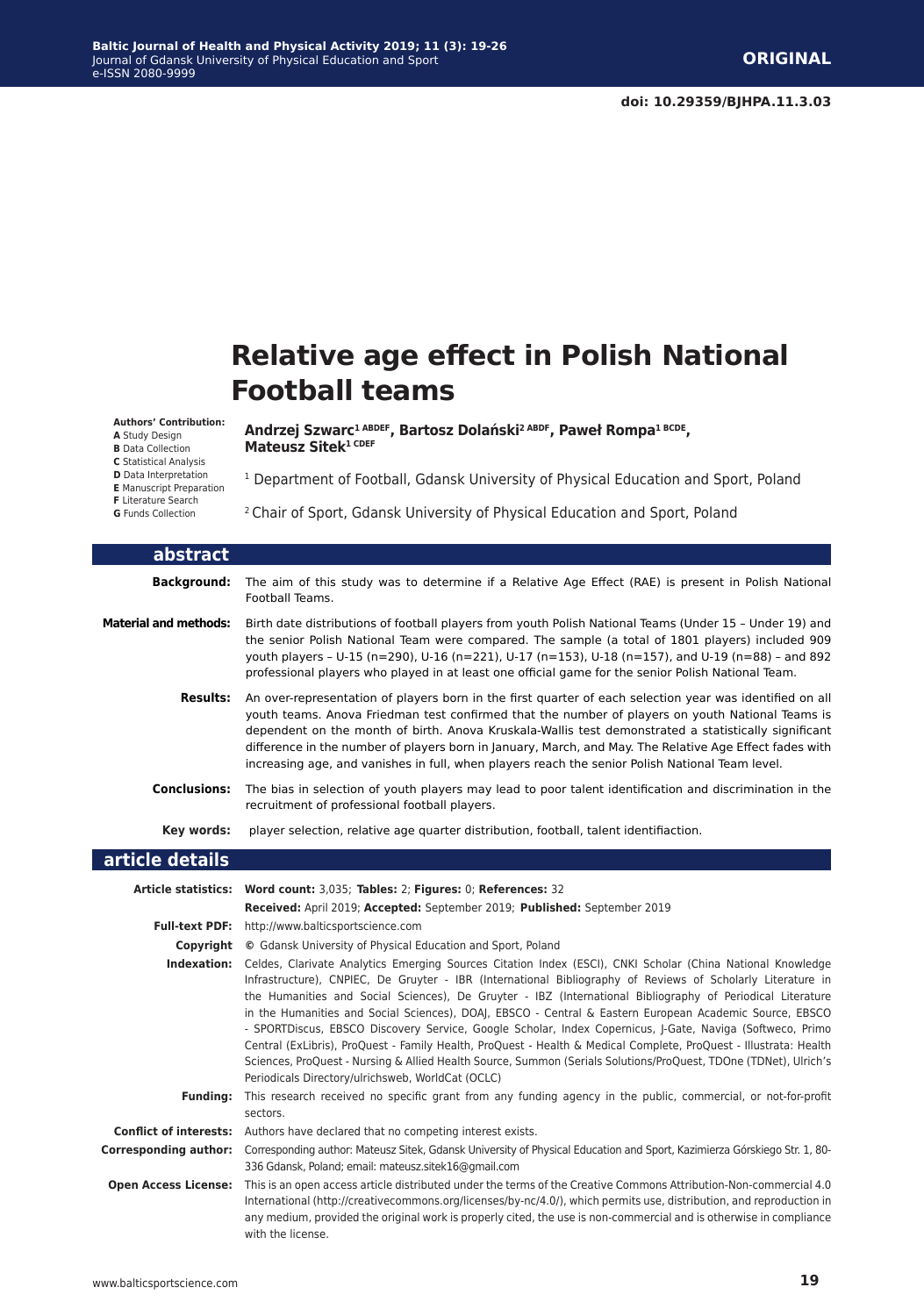### **introduction**

Many educational systems and regulations that guide the participation of children and youth in science and sport divide candidates based on participants' chronological ages. This fact may cause significant discrimination in terms of participation in sport and lead to incorrect assessment of the potential or skills of candidates born in the final part of the selection year. In many countries, at the level of youth sports, the players are assigned to individual categories based on their birth date. Therefore, in extreme cases, the age difference between players competing in the same category can equal almost one year. Despite this age difference, these children compete in the same games [1]. It is believed that the acceptance of this criterion ensures fair competition and gives equal opportunities for the competitors. As a result, according to many studies conducted on athletes [2–10], players born at the beginning of a given selection year are more often identified as talented. This overidentification of talent in the older subgroup translates into greater opportunities to participate in competitions and more opportunities to represent the overall age groups. However, this talent identification may be more accurately attributed to earlier achieved biological maturity, having been born in the period close to the starting date of a given selection year [7, 8, 11]. In addition, as shown by research carried out by Malina et al. [12] on players aged 13–15 years who practice soccer, the players who qualified for higher skills groups are, in most cases, at the final stage of the maturation process when compared to their peers with lower skills. Furthermore, these studies have shown biological maturity, aerobic endurance, and body height to have a significant impact on the level of football skills.

The phenomenon of asymmetry in the distribution of birth dates, promoting players born at the beginning of the selection period and discriminating participants born in the later stages of the same period, is referred to as the Relative Age Effect (RAE) [13] and has been subjected to scientific research for many years  $[2, 3, 6, 8, 9, 10, 14-17]$ . Mikulic et al.  $[6]$  suggests that RAE may have a significant impact on the value of players selected for a representation and may be a reason for the low efficiency of the selection process for professional clubs. Furthermore, Thompson et al. [17] emphasize that RAE's influence is significantly higher in direct competition-based activities, in which the results significantly correlate with age and the level of maturity.

The aim of this study was to identify the occurrence of RAE among football players appointed to individual representations in the U-15...U-19 age categories and the senior Polish National Team. It was predicted that the surveyed youth representation teams would mostly consist of players born in the first quarter of a given selection year, while the influence of RAE would decrease with an increase in the calendar age of the players.

### **material and methods**

### **data collections**

The study involved 1,801 participants divided into two groups. The first group consisted of 909 players appointed to the youth National Teams in age categories from U-15 to U-19 in 2013–2016 (290 players of the U-15 team, 221 players of the U-16 team, 153 players of the U-17 team, 157 players of the U-18 team, and 88 players of the U-19 team). The comparison group was comprised 892 players who played in at least one official match on the first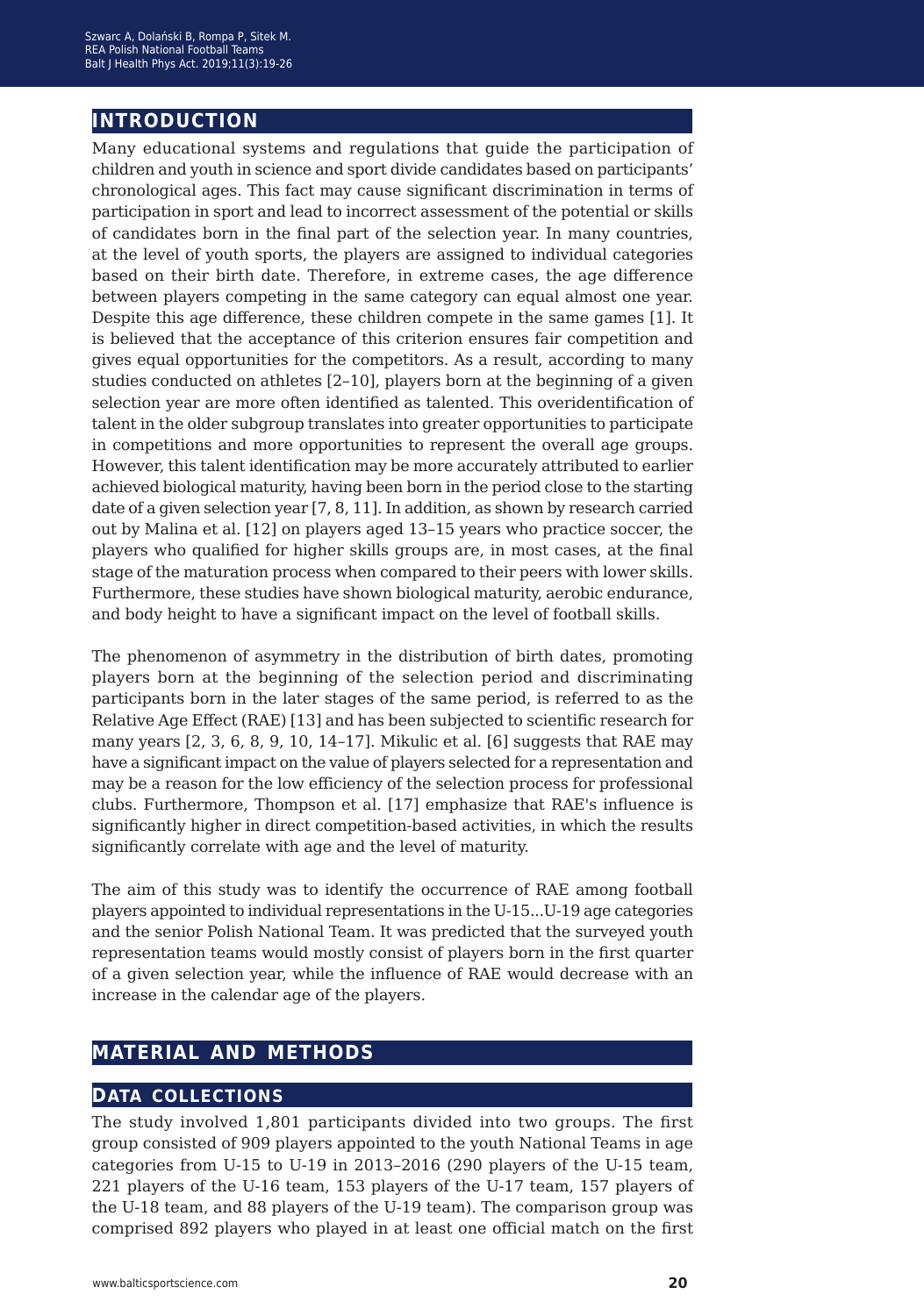Polish National Team between 1921 and 2016. The data concerning the birth dates of the players covered by the study were collected using the official representations of Poland posted on the official website of the Polish Soccer Association as well as Gudebski's [19] and Gowarzewski's [20] publications.

#### **data analysis**

For each youth category as well for the players from the first Polish national team, birth dates were classified into four quarters: Q1 (January-March), Q2 (April – June), Q3 (July-September) and Q4 (October – December). To assess the distribution of birth dates, the percentage representation of each quarter was calculated from the total number of players appointed to the youth national teams in a given selection year. The same procedure was applied for the players from the first Polish national team. To compare the number of players appointed to the youth national teams according to the month of birth, the Anova Friedman test was conducted. The Anova Kruskal-Wallis test was carried out for comparison of the number of players appointed to first Polish national team and youth national teams according to the month of birth. The tests were conducted with the Statistica 12.1 software (StatSoft, Inc.) with statistical significance set at  $P < 0.05$ .

#### **results**

Table 1. categorizes the players appointed to individual youth Polish national teams by birth month, displays the differences in the number of appointments between the age groups, and provides the level of statistical significance of these differences within each age category (U-15 through U-19).

| Birth month | 1 <sup>st</sup>         | Youth Polish National Teams |             |                |                |                |                |  |
|-------------|-------------------------|-----------------------------|-------------|----------------|----------------|----------------|----------------|--|
|             | Polish<br>repr.         | total<br>$U-15-U-19$        | $U-15$      | $U-16$         | $U-17$         | $U-18$         | $U-19$         |  |
| January     | 87                      | 150***                      | 57          | 39             | 22             | 21             | 11             |  |
| February    | 88                      | 149***                      | 52          | 41             | 22             | 20             | 14             |  |
| March       | 73                      | 128***                      | 43          | 33             | 19             | 21             | 12             |  |
| April       | 69                      | 111                         | 26          | 26             | 25             | 23             | 11             |  |
| May         | 79                      | 89***                       | 25          | 26             | 16             | 14             | 8              |  |
| June        | 71                      | 64                          | 16          | 13             | 13             | 16             | 6              |  |
| July        | 52                      | 49                          | 20          | $\overline{7}$ | $\overline{7}$ | 9              | 6              |  |
| August      | 65                      | 68                          | 21          | 16             | 10             | 11             | 10             |  |
| September   | 72                      | 46                          | 14          | 9              | 8              | 12             | 3              |  |
| October     | 77                      | 21                          | 7           | 4              | 3              | $\overline{4}$ | 3              |  |
| November    | 77                      | 17                          | 6           | 3              | 4              | $\overline{2}$ | $\overline{2}$ |  |
| December    | 82                      | 17                          | 3           | 4              | 4              | $\overline{4}$ | $\overline{2}$ |  |
| minimum     | 52                      | 17                          | 3           | 3              | 3              | $\overline{2}$ | $\overline{2}$ |  |
| maximum     | 88                      | 150                         | 57          | 41             | 25             | 23             | 14             |  |
| sum         | 892                     | 909                         | 290         | 221            | 153            | 157            | 88             |  |
|             | Anova Friedman Test (p) |                             | $0.0015***$ | $0.0013***$    | $0.0297***$    | 0.0109         | 0.0865         |  |

Table 1. The number of players appointed to the first Polish representation in 1921–2016 and the youth representation of Poland in 2013–2016 together with the level of significance for the number of appointments depending on the month of birth in particular age categories

 $*_{p<0.05}$  \*\*p<0.01 \*\*\*p<0.001

The Anova Friedman test reveals that the number of appointments for all national teams is strictly related to the players' birth months. This relation is outstanding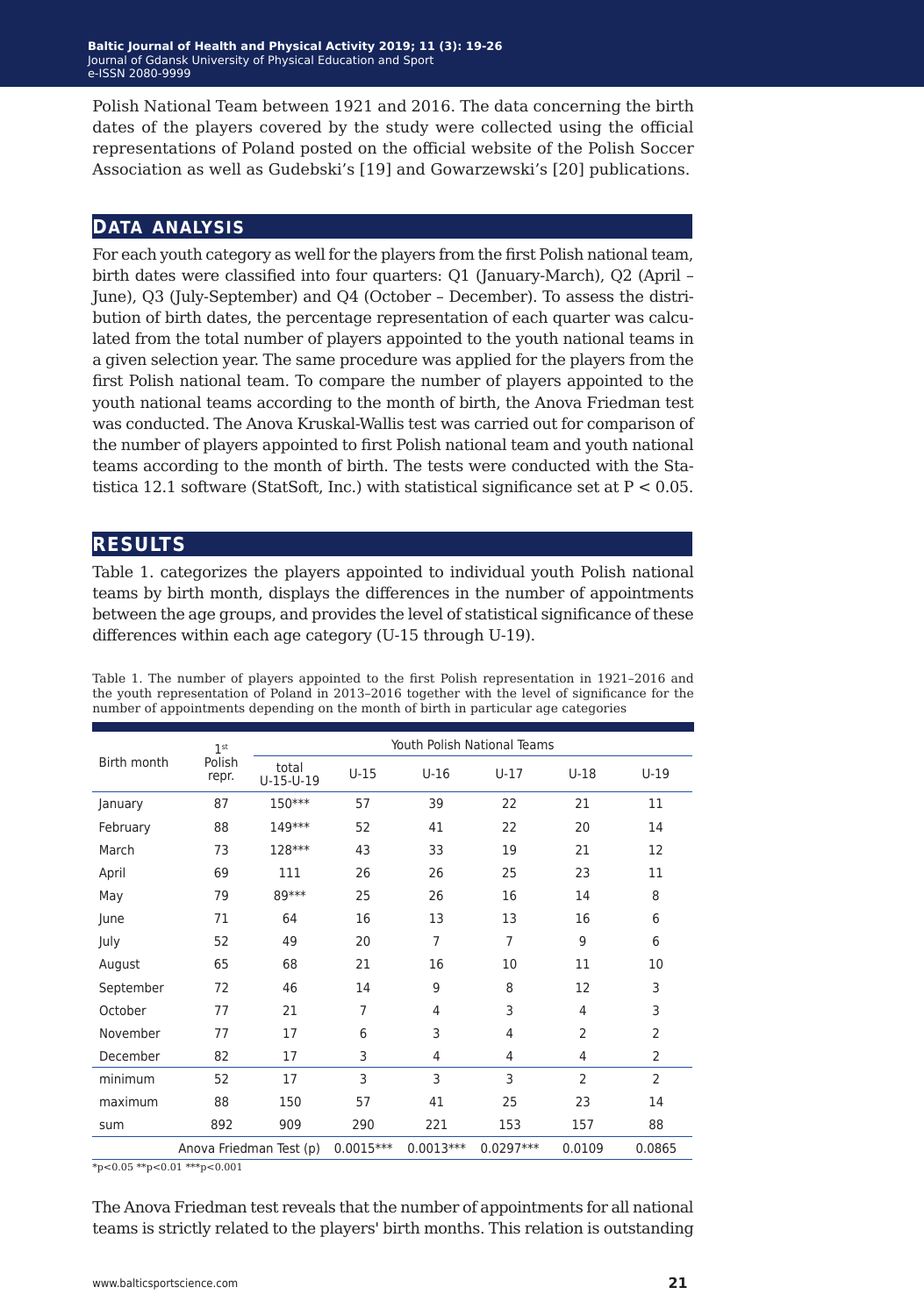and very statistically significant in terms of U-15, U-16, U-18 (respectively: p < 0.001 and  $p < 0.01$ ), significant in the U-17 category ( $p < 0.05$ ), and not statistically significant in the U-19 ( $p < 0.08$ ). These results confirm the occurrence of RAE during youth national team selections. In addition, the Anova Kruskal-Wallis test results from the analysis support that the number of appointments in all teams differs statistically significantly (p < 0.05) in January, February, March and May.

The percentage of players' appointments to individual youth representations presented in Table 2 depending on the months and quarters of birth clearly indicates the preferred selection of players born in the first quarter of the year to all national teams. This tendency is particularly pronounced in the selection of players for U-15 and U-16 teams and disappears when appointing players to the U-19 team (the number of players born in the second and third quarter of the year clearly increases). However, no such trend exists in the senior national representation of Poland. In contrast, players born in all quarters of the year are similarly represented at the senior level.

Table 2. Percentage of players' appointments to the youth representation of Poland depending on the month and quarters of birth [%]

|                | $U-15$ | $U-16$ | $U-17$ | $U-18$ | $U-19$ | Total | 1 <sup>st</sup> Polish<br>rep. |
|----------------|--------|--------|--------|--------|--------|-------|--------------------------------|
| January        | 19.7   | 17.6   | 14.4   | 13.4   | 12.5   | 15.5  | 9.8                            |
| February       | 17.9   | 18.6   | 14.4   | 12.7   | 15.9   | 15.9  | 9.9                            |
| March          | 14.8   | 14.9   | 12.4   | 13.4   | 13.6   | 13.8  | 8.2                            |
| Q1             | 52.4   | 51.1   | 41.2   | 39.5   | 40.2   | 45.3  | 27.8                           |
| April          | 9.0    | 11.8   | 16.3   | 14.6   | 12.5   | 12.8  | 7.7                            |
| May            | 8.6    | 11.8   | 10.5   | 8.9    | 9.1    | 9.8   | 8.9                            |
| June           | 5.5    | 5.9    | 8.5    | 10.2   | 6.8    | 7.4   | 8.0                            |
| Q <sub>2</sub> | 23.1   | 29.4   | 35.3   | 33.8   | 28.4   | 30.0  | 24.6                           |
| July           | 6.9    | 3.2    | 4.6    | 5.7    | 6.8    | 5.4   | 5.8                            |
| August         | 7.2    | 7.2    | 6.5    | 7.0    | 11.4   | 7.9   | 7.3                            |
| September      | 4.8    | 4.1    | 5.2    | 7.6    | 3.4    | 5.0   | 8.1                            |
| Q <sub>3</sub> | 19.0   | 14.5   | 16.3   | 20.4   | 21.6   | 18.4  | 21.2                           |
| October        | 2.4    | 1.8    | 2.0    | 2.5    | 3.4    | 2.4   | 8.6                            |
| November       | 2.1    | 1.4    | 2.6    | 1.3    | 2.3    | 1.9   | 8.6                            |
| December       | 1.0    | 1.8    | 2.6    | 2.5    | 2.3    | 2.1   | 9.2                            |
| Q4             | 5.5    | 5.0    | 7.2    | 6.4    | 8.0    | 6.4   | 26.5                           |

It is worth noting that the prevalence of appointments of players born in the first two quarters of the year (Q1 and Q2) over the selection of players born later (Q3 and Q4) was evident in all youth representations (U-15, U-16, U-17, U-18 and U-19) and was 75.5%, 80.5%, 76.5%, 73.3% and 70.4%, respectively. In the case of the two youngest divisions, U-15 and U-16, the number of players born in the first quarter accounted for over half of all appointments in each age category: 52.4% and 51.1%, respectively. The players least often chosen for appointment to all youth cadres were those born in the fourth quarter (Q4 – from 5% to 8%).

In addition, the comparative analysis between appointed youth and seniors shows the difference between the number of representatives from the month in which the most (February) and the least (November) players were born was 14% among youth players, and only 4.1% (July and February respectively) among seniors. An analysis of the total number of birth quarters revealed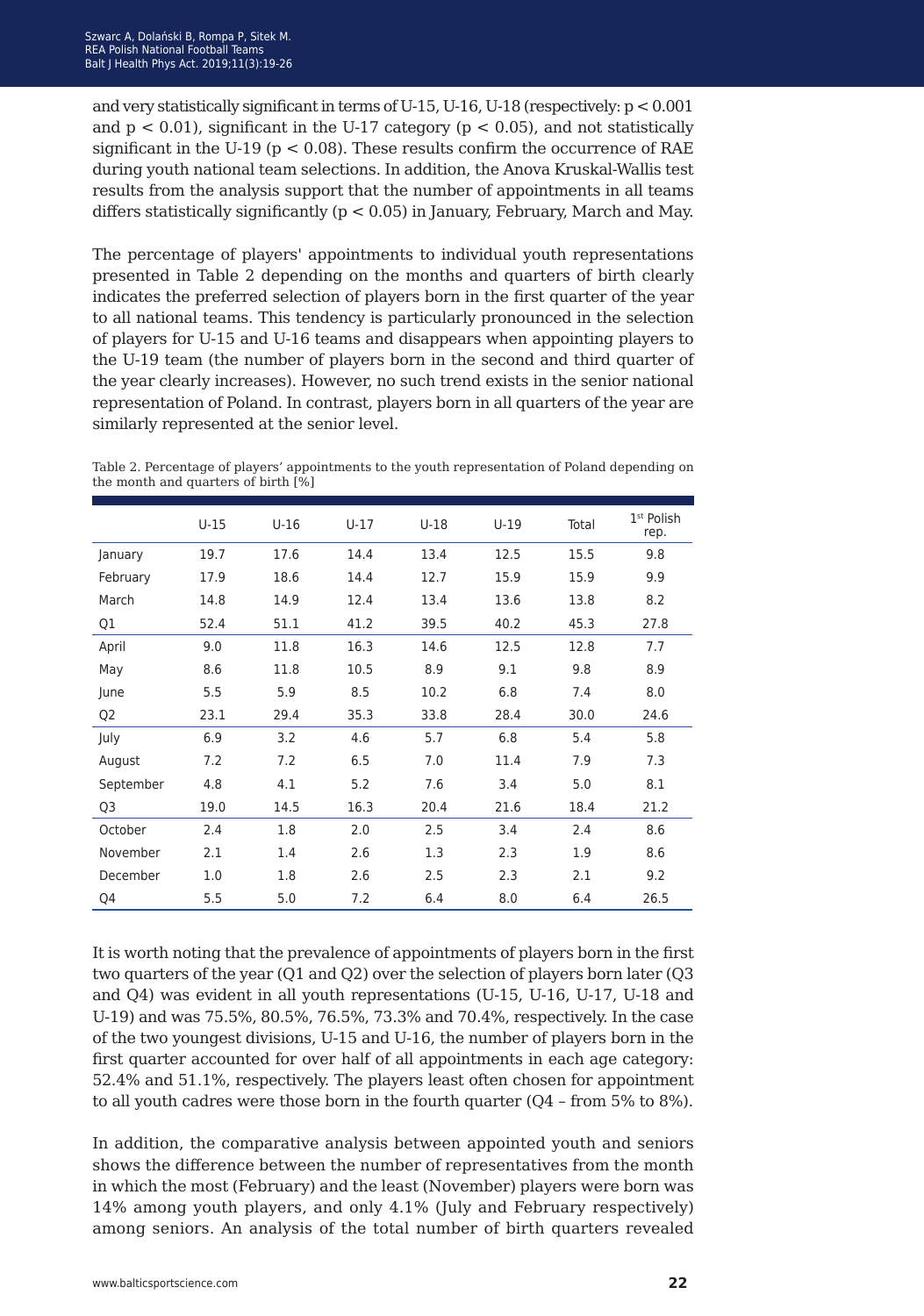that players born in the first half of the year (Q1 and Q2) constituted 75.3% of the youth national team appointments and only 52.4% of senior national team appointments. In turn, players born in the last quarter (Q4) constituted only 6.4% of players representing Poland in the youth categories and 26.5% representing at the senior national level.

Fig. 1. presents the comparison of the number of players born in individual months appointed between youth teams and senior professionals. The data illustration shows that players born in the first months of the year were preferred in the selection for youth national teams, while the number of players born in particular months was similar among the seniors, ranging from 52 to 88 players. This trend indicates the occurrence of RAE in the selection of players for the youth teams of Poland.





### **discussion**

The aim of the conducted research was to analyze the birth dates of players appointed to the youth National Polish Teams and the first Polish representation, which were two comparative groups. In addition, the research aimed to determine whether the RAE was noticeable in the Polish national team and what differences occurred during the birth date of players appointed to individual national teams. The research goal was achieved on the basis of statistical analysis, made by Anova Friedman and Anova Kruskal-Wallis tests. They showed asymmetry in the distribution of birth dates in the youth National Teams of Poland from U-15 to U-19. It was confirmed that the majority of players appointed to the youth representation of Poland were born in the first half of the given selection period. However, the share of the RAE decreased along with the respondents' age. In the case of appointments to the first Polish representation, the research results were characterized by a smaller diversity in terms of the percentage of players born in particular months, quarters and half-years, which contradicts the occurrence of RAE in this group of respondents. These results coincide with other studies carried out on this subject. In studying the birth dates of players participating in the European Championships in various age categories in the period 2011–2012, Gonzalez-Villora et al. [10] observed that the RAE was visible in all age categories except senior teams. Studies show that the reason for the lack of a RAE among seniors is the loss of prevalence of traits associated with biological age after puberty in players born earlier. Players born later in the year "catch up" with their peers born in the early months of the same year [21,22].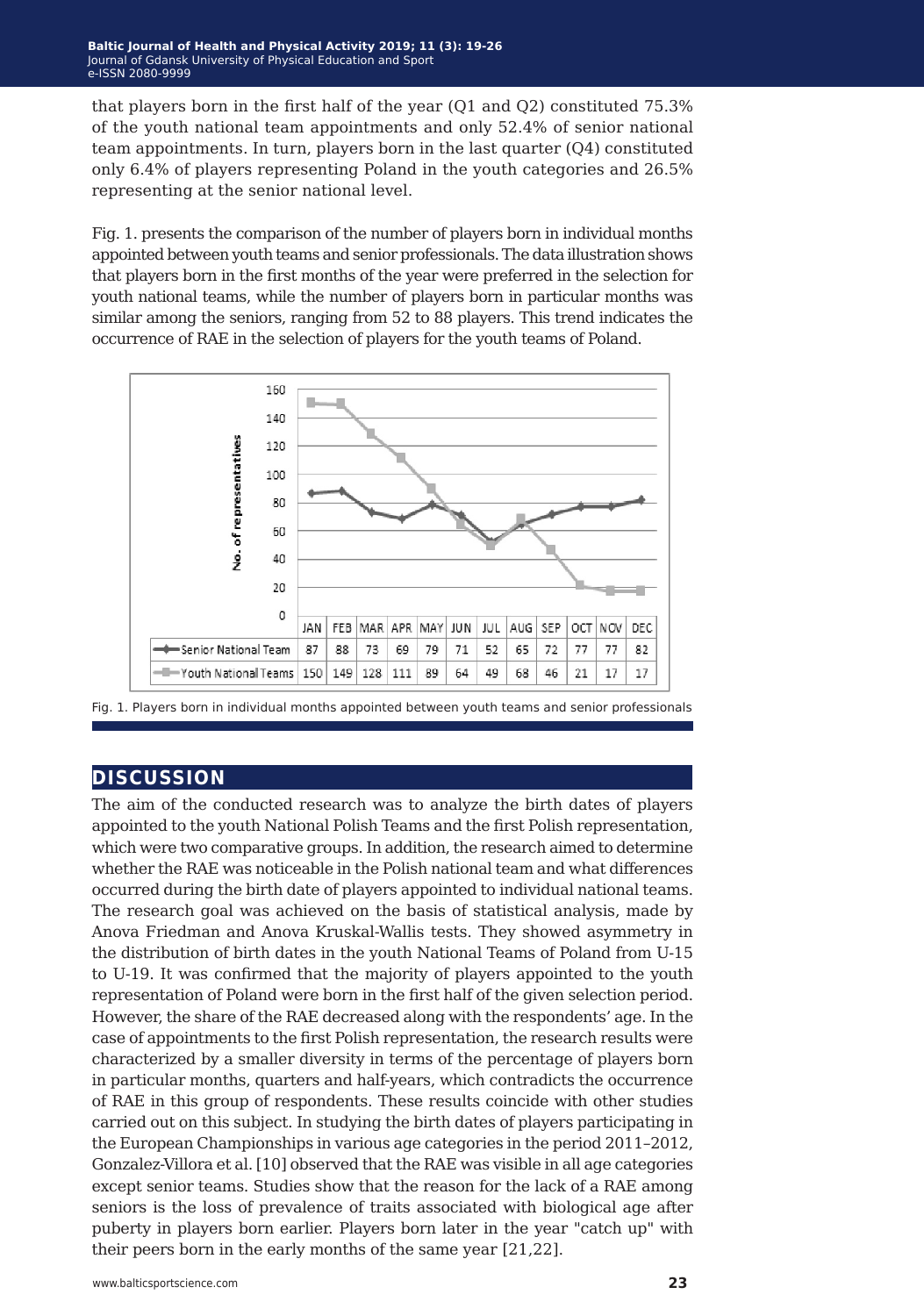The data on birth dates were collected among 909 players appointed to the youth Polish National Team in 2013–2016 and 892 players who played at least one official match in the first Polish national team in the period 1921–2016. Before the start of the work, a hypothesis and one research question were put forward. Referring to the hypothesis, its assumption has been confirmed in all age categories which were subjected to this research. Both in youth and the first Polish national teams, the players born in the first quarter made up the largest group for the appropriate selection period. In addition, the share of players born in the first quarter decreased with the increase in the respondents' age, apart from the U-19 age group, in which players from the first quarter accounted for 42%, 2.5 percentage points higher than the younger U-18 age category. Similar results were achieved by Mikulic et al. [6], who confirmed a gradual decline in the share of players born in the first quarter with the increase in the age of Slovak football representatives.

Statistical analysis has shown that in the youth representations of Poland from U-15 to U-18 the number of appointments depends on a player's month of birth. Additionally, based on data from all youth representations, it appears that the number of players born in January, March and May is significantly different from the others. This result is a confirmation of greater chances of appointments of players born in the first half of the year. A similar pattern was observed in a study conducted by Barnett & Dobson [22], which showed that in the Australian Football League 33% more players than the statistician would predict were born in January.

Similar results were obtained by Gonzalez-Villora et al. [10] in a study conducted on participants of Euro 2012, which found that approximately 55% of players who took part in this tournament were born in the first and the second quarter. In addition, the difference between January–June and July–December was 10%, which translated into about 90 more players born in the first period. The occurrence of the RAE phenomenon was also confirmed among players appearing in the Norwegian league in 2007. Only the Norwegian players were analyzed, of whom 130 were born in the first half of the year and only 87 in the second half [23]. The differences in appointments for individual age categories may depend on the players' biological. Children born in January are almost one year older than their peers born in December, which gives them an advantage in terms of physical conditions and acquired experience. One theory explaining the occurrence of the RAE among youth practicing sport is the maturation theory [24–29] which suggests that in the process of selection of players for youth representation players with higher parameters in the field of intellectual, mental and physical development more often receive appointments for national teams. The effect of this selection process is the asymmetry in the distribution of birth dates resulting from the preponderance in the maturation of players born in the initial months of a given year. However, as Musch and Grondin [11] demonstrated, RAE occurs only in conditions of high demand for a given sport. RAE occurs in the most popular sports and in countries or regions characterized by a large population. Such conditions mean that many people compete for one place on the team, so only the players with high skills and an advantage in terms of somatic parameters pass through the selection.

However, this effect is noticeable not only in soccer. Similar tendencies were also observed in ice hockey, volleyball [16], basketball [30], baseball [31] and tennis [2]. This phenomenon is directly related to the school sports elimination system, where, despite significant differences in biological development, all children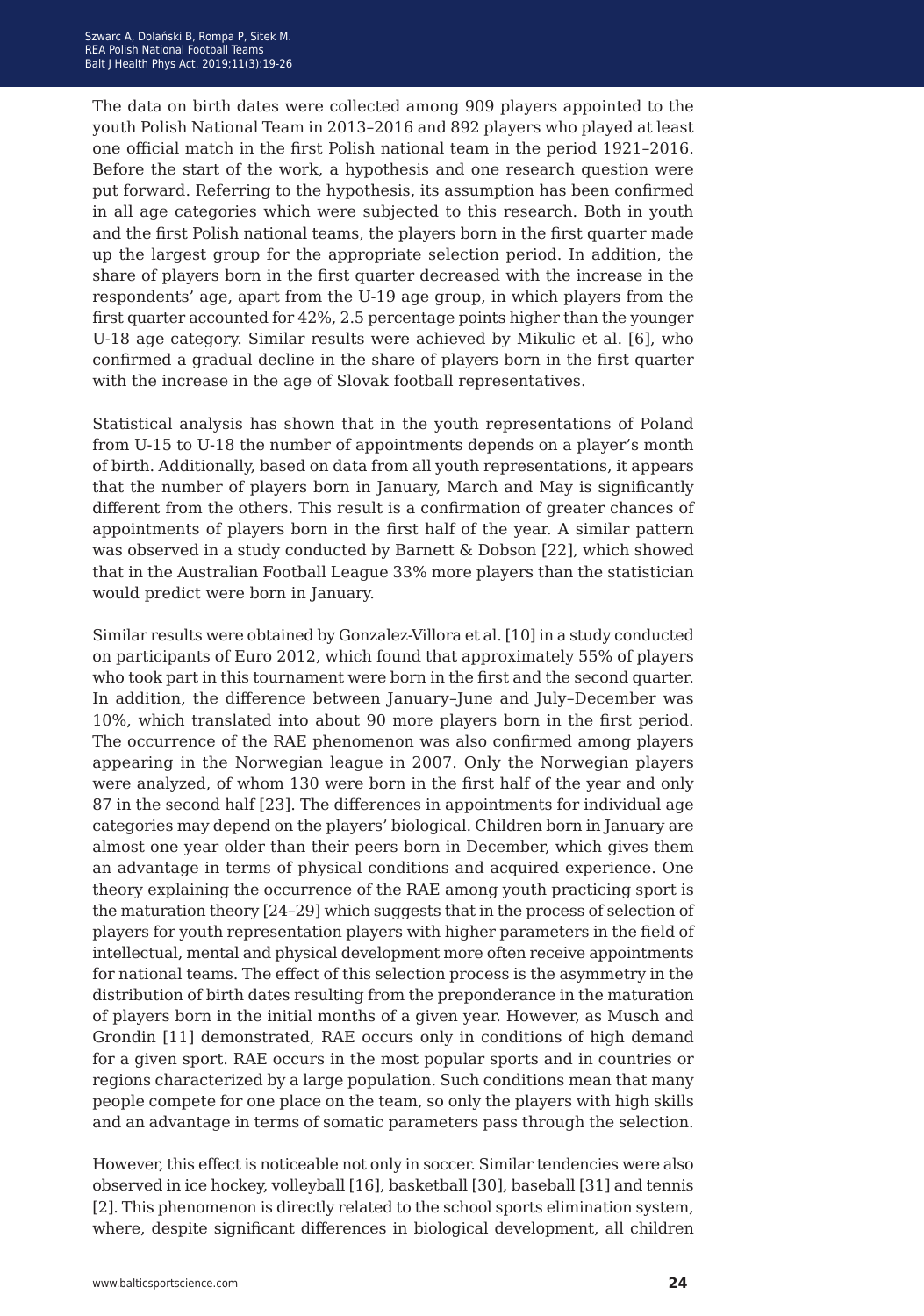born in the same year are subject to the same fitness tests. The prevalence of children born in the early months of a given year is evident in fitness levels, morphological parameters, mental abilities, and experience not only within the sport, but also in life [21]. Additionally, Barnett and Dobson [22] noted that in the UK, people born at the beginning of the school year are better at learning and are more confident. Barnett also believes that schooling experiences with sport affect not only the chances of running a professional sports career, but also the desire to engage in amateur sport. Children born at the end of the year can easily be discouraged from a physical activity, which may result in more negative experiences than those positive results experienced by their more mature classmates. Specifically, the correlation of the RAE with suicide among school youth has been proven [32].

The results of this research were limited by the inability to compare the subjects' biological development. The data allowing comparison of these parameters, such as biological age, anthropometric dimensions, or motor skills would complement the collected data. The possibility of asymmetry in the distribution of birth dates among football players to the results of fitness tests would give a broader picture of the phenomenon of RAE. In addition, the identification of the most important factors that affect the advantage of players born earlier than their peers would significantly add to the value of research trials. Finally, a comparison of the RAE among Polish youth representatives with players from football academies, representing a high level of sports, would provide information on the extent and intensity of the RAE in Poland.

### **conclusions**

Regarding the hypothesis and the research question guiding this investigation, the following conclusions were made:

- 1. The asymmetry in the distribution of birth dates among Polish youth football representatives is present in all age categories from U-15 to U-19, and the intensity of this phenomenon decreases with the players' age.
- 2. The RAE among youth Polish National Teams is manifested through increased participation in the appointments of players born in the first quarter of a given year.
- 3. The dependence of the number of appointments for the youth representation of Poland from the birth month of the players has been proved in the age categories from U-15 to U-18.
- 4. In all age categories from U-15 to U-19 and in the first Polish representation, the most players were born in the first quarter.
- 5. In all youth teams, players born in the first half of the year accounted for over 70% of all those appointed for representation in a given age category.

### **references**

- [1] Gil SM, Badiola A, Bidaurrazaga-Letona I, et al. Relationship between the relative age effect and anthropometry, maturity and performance in young soccer players. J Sports Sci. 2014;32(5):479-486. <https://doi.org/10.1080/02640414.2013.832355>
- [2] Agricola A, Zhanel J, Hubacek O. Relative age effect in junior tennis (male). Acta Gymnica. 2015;43(1):27–33. <https://doi.org/10.5507/ag.2013.003>
- [3] Carling C, Le Gall F, Reilly T, A.M. W. Do anthropometric and fitness characteristics vary according to birth date distribution in elite youth academy soccer players? Scand J Med Sci Sport. 2009;19(1):3–9. <https://doi.org/10.1111/j.1600-0838.2008.00867.x>
- [4] Delorme N, Boiché J, Raspaud M. Relative age effect in elite sports: Methodological bias or real discrimination? Eur J Sport Sci. 2010;10(2):91–6. <https://doi.org/10.1080/17461390903271584>
- [5] Helsen WF, Van Winckel J, Williams AM. The relative age effect in youth soccer across Europe. J Sports Sci. 2005;23(6):629–36.<https://doi.org/10.1080/02640410400021310>